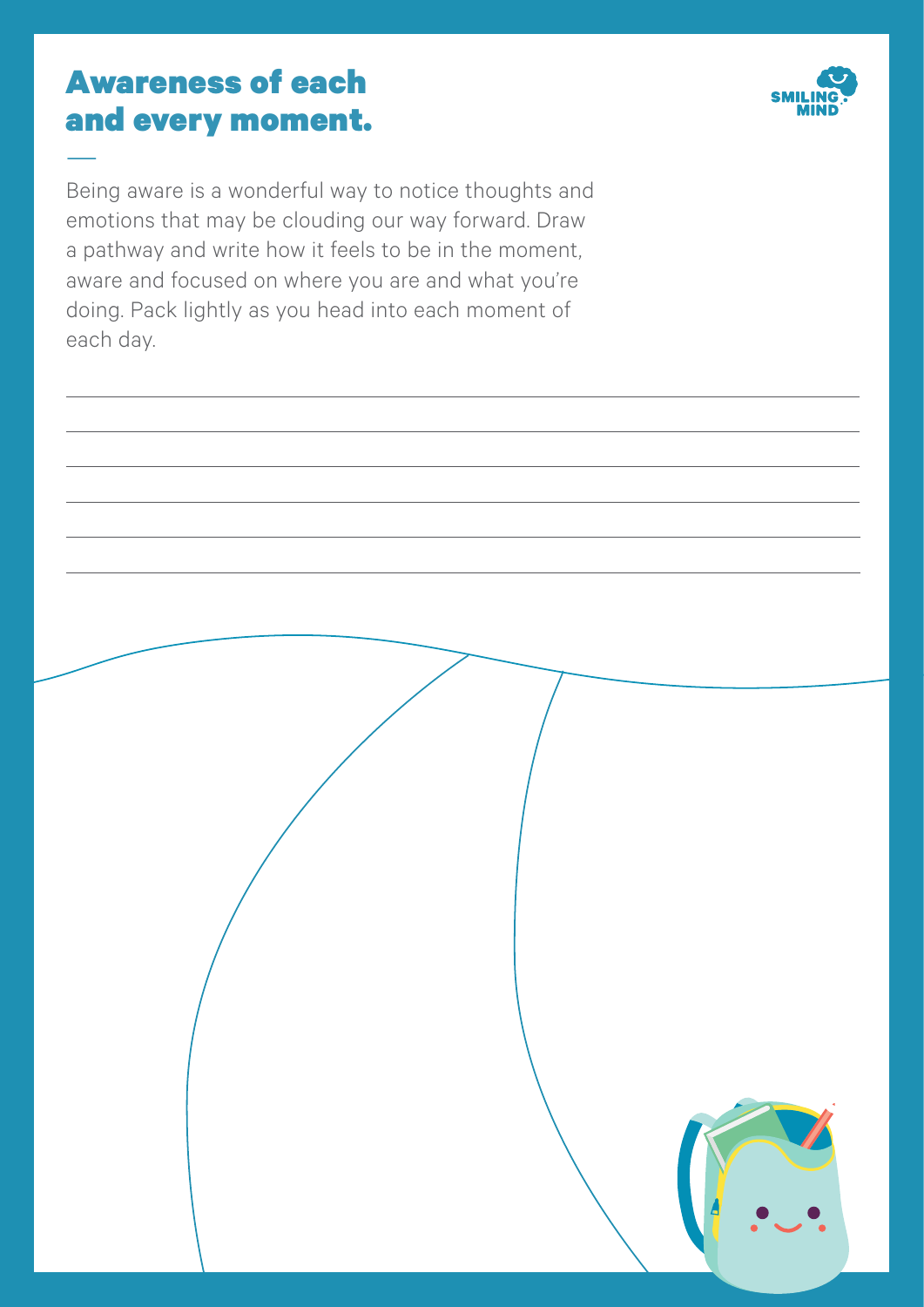#### Awareness as a gateway to mindfulness.

—



Imagine being able to design and create your own gateway to mindfulness. As you walk through your gateway, you are aware of your mind and body, and connected to where you are and what you are doing. As you draw yourself stepping forward, write about what it means to you to be more aware as you move mindfully through each day.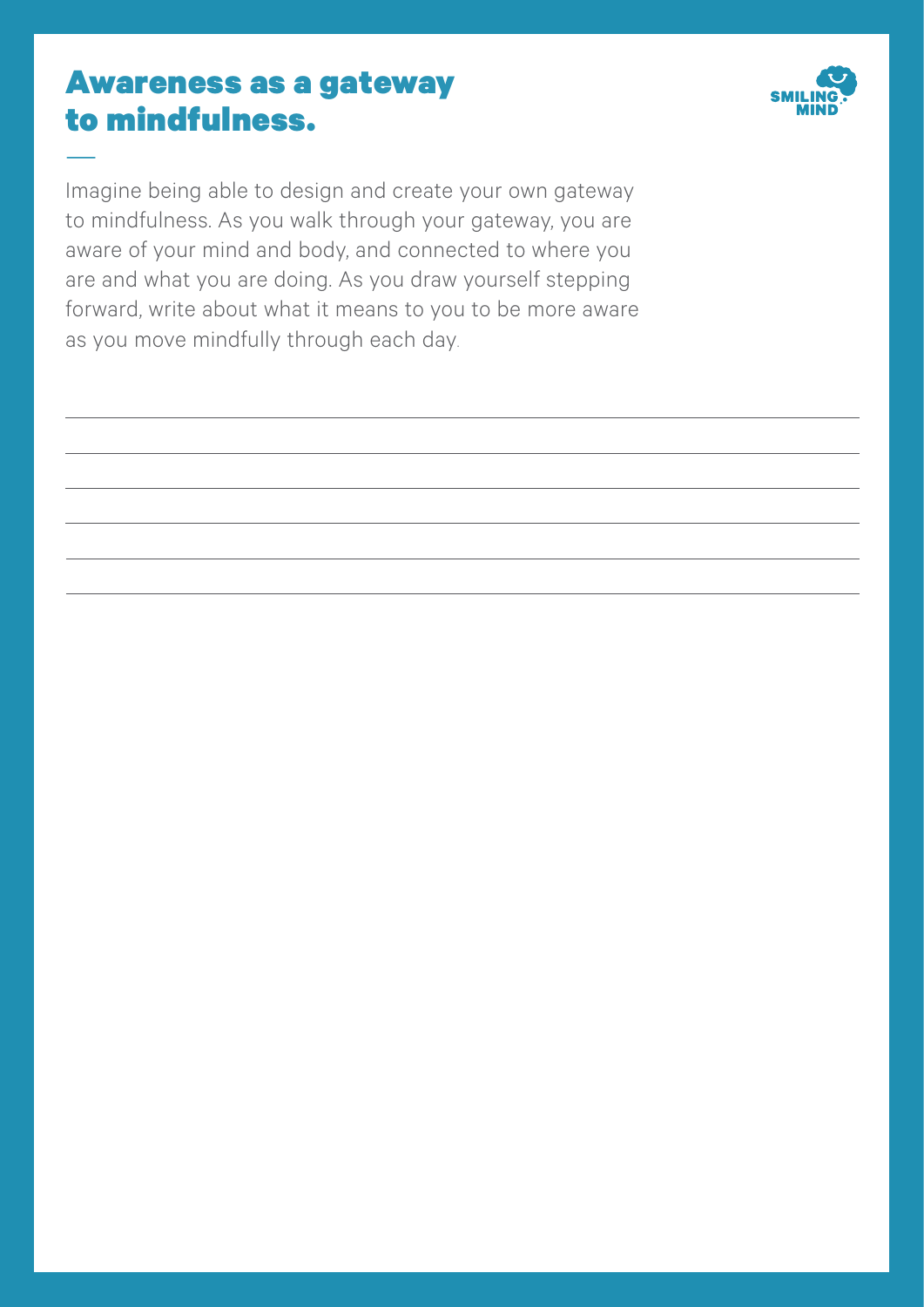#### In the Moment.

—



We know that what we focus on becomes the centre of our attention. Have you ever felt so in the moment that you got completely absorbed in the task? It feels pretty good. Write and draw about a recent time when you were truly in the moment. What were you doing and how did you feel? What did you learn about yourself in this moment?

A recent time when you were truly in the moment? What were you doing and how did you feel?

> What did you learn about yourself in this moment?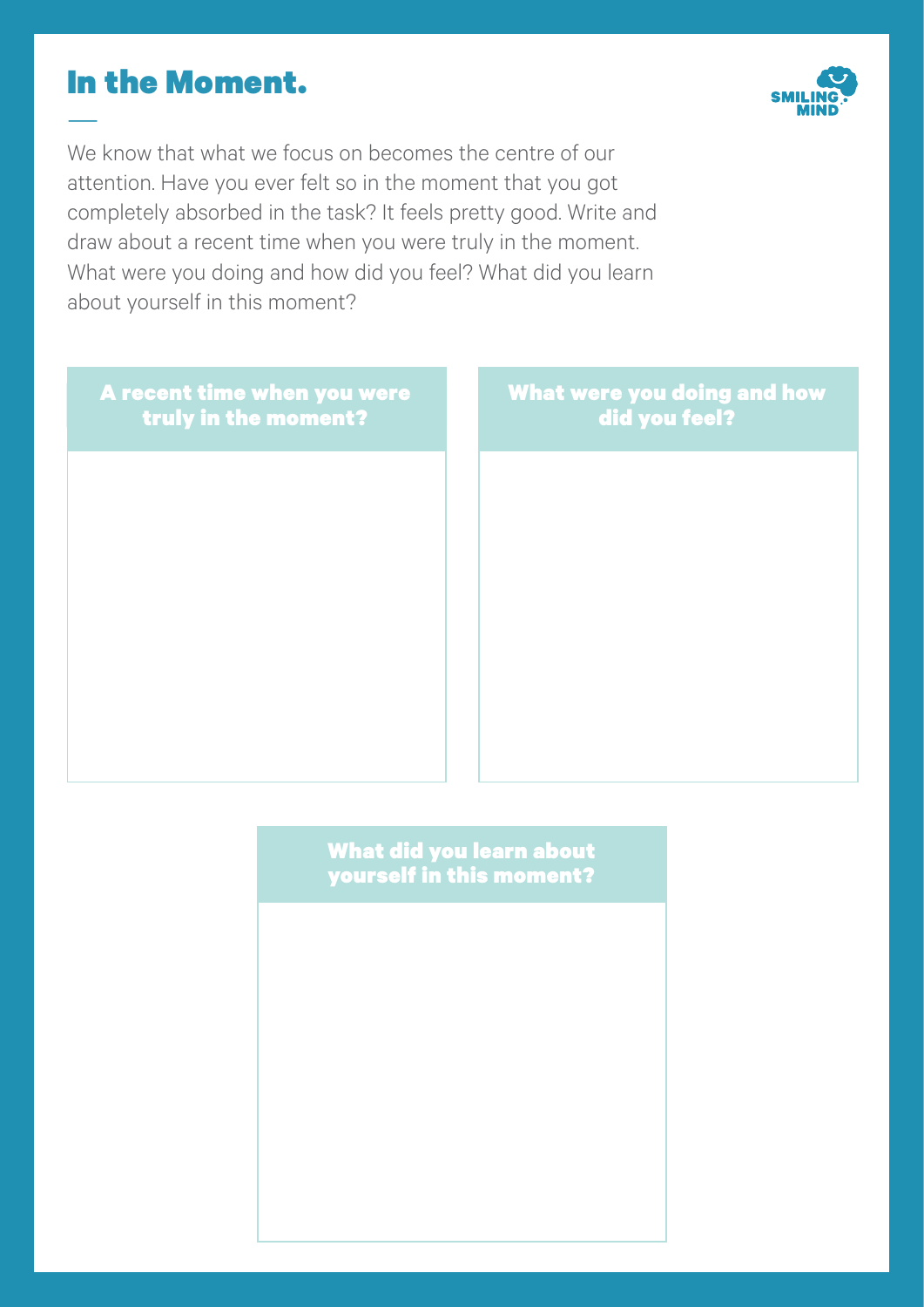### Returning to the Present Moment. —



What helps you to return to the present moment when the mind wanders? Create a list of go-to strategies to bring you back when it is important to focus and pay attention.

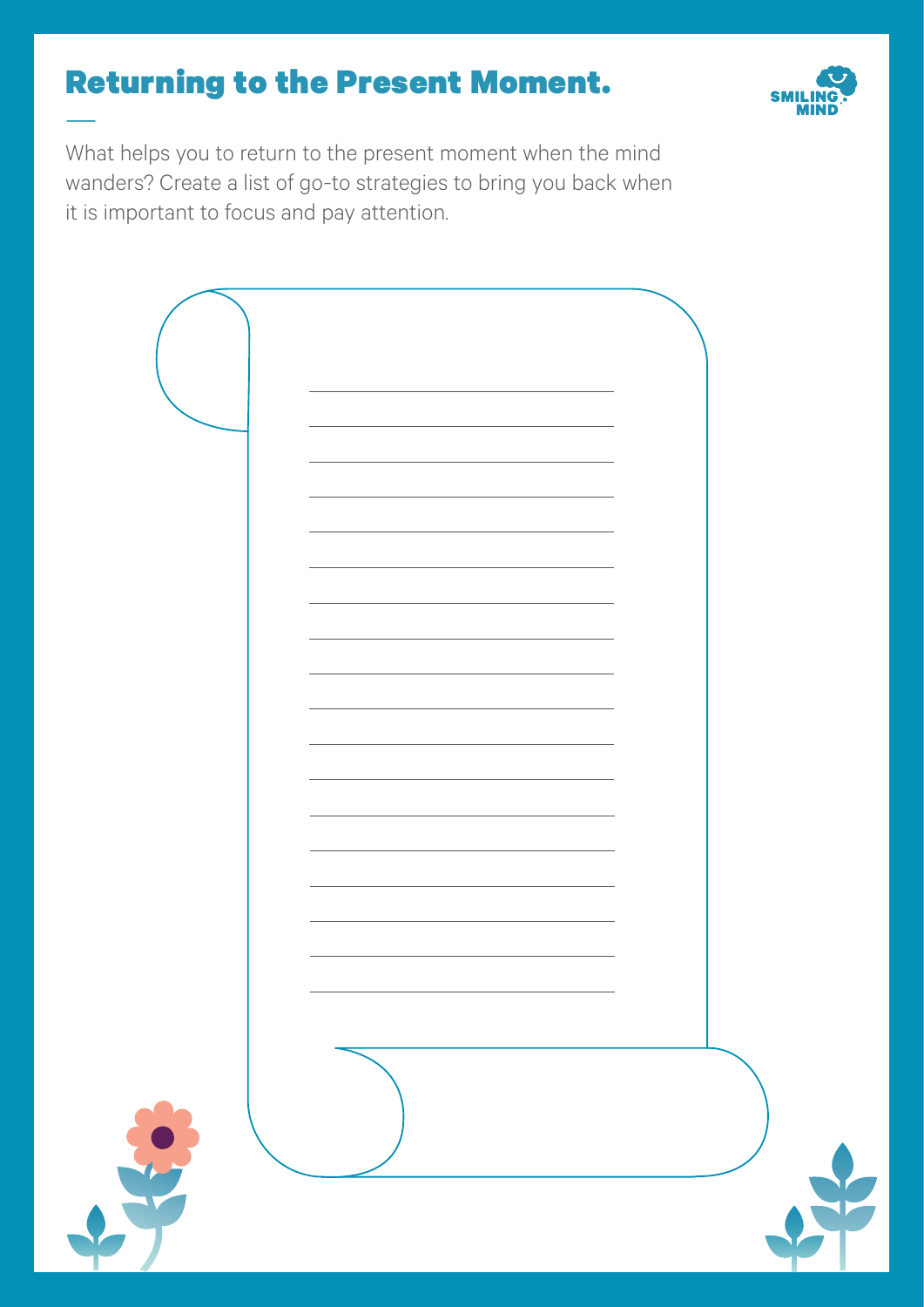### Reading My Emotions. —



Life brings so many experiences from every direction. As we dive into each experience, we feel a wide range of emotions. Being able to identify them and gently hold them in our awareness is an important skill to practise. Creatively record in this open book, using both words and images, the many emotions you have felt so far this year.

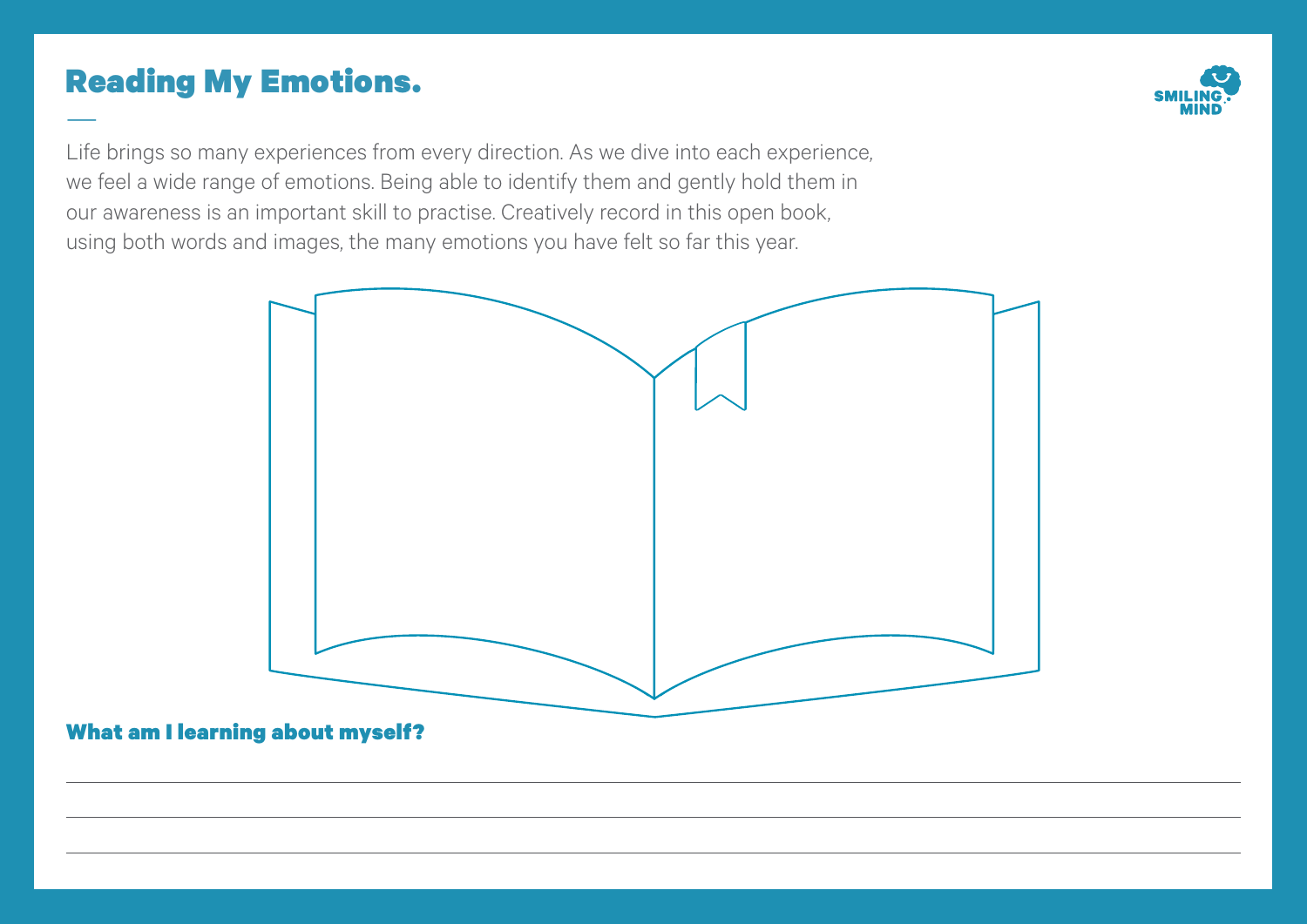### An Emotional Time. —

When we can name our emotions, we can then begin to understand them better. Can you think of a time recently when you felt many feelings at once. Perhaps you were excited and worried and tired all at the same time. Our emotions always have important information to share with us. Write about a recent time you felt a variety of emotions. Can you name them and write about how you responded.



#### Felt Emotion

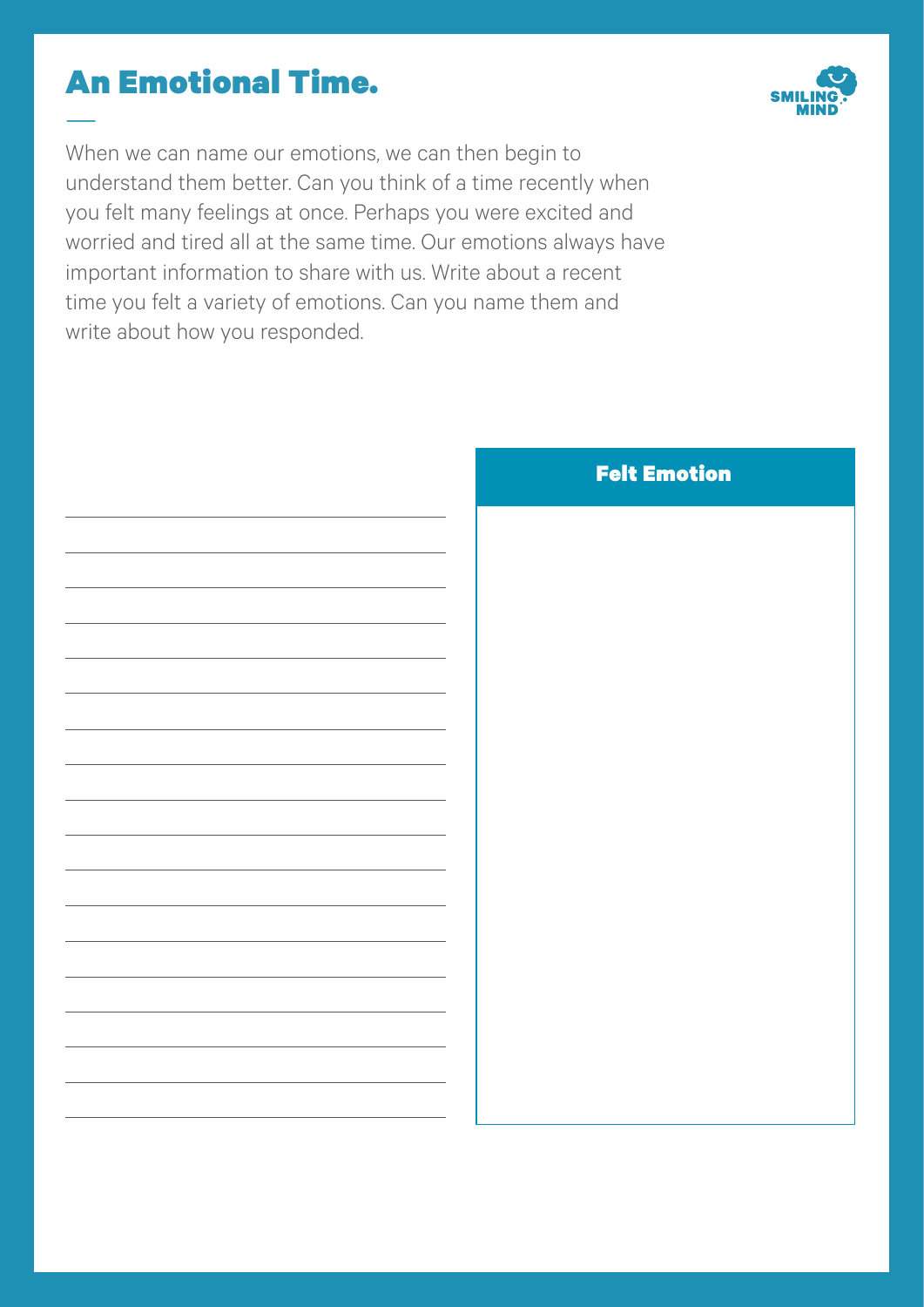### Sensory Journey – Dadirri.

—



Indigenous Australians have a whole-body mindful walking practice called Dadirri. Dadirri means inner deep listening and quiet still awareness. Imagine taking a Dadirri walk in nature, switching on all of your senses. Write and draw what you might experience.

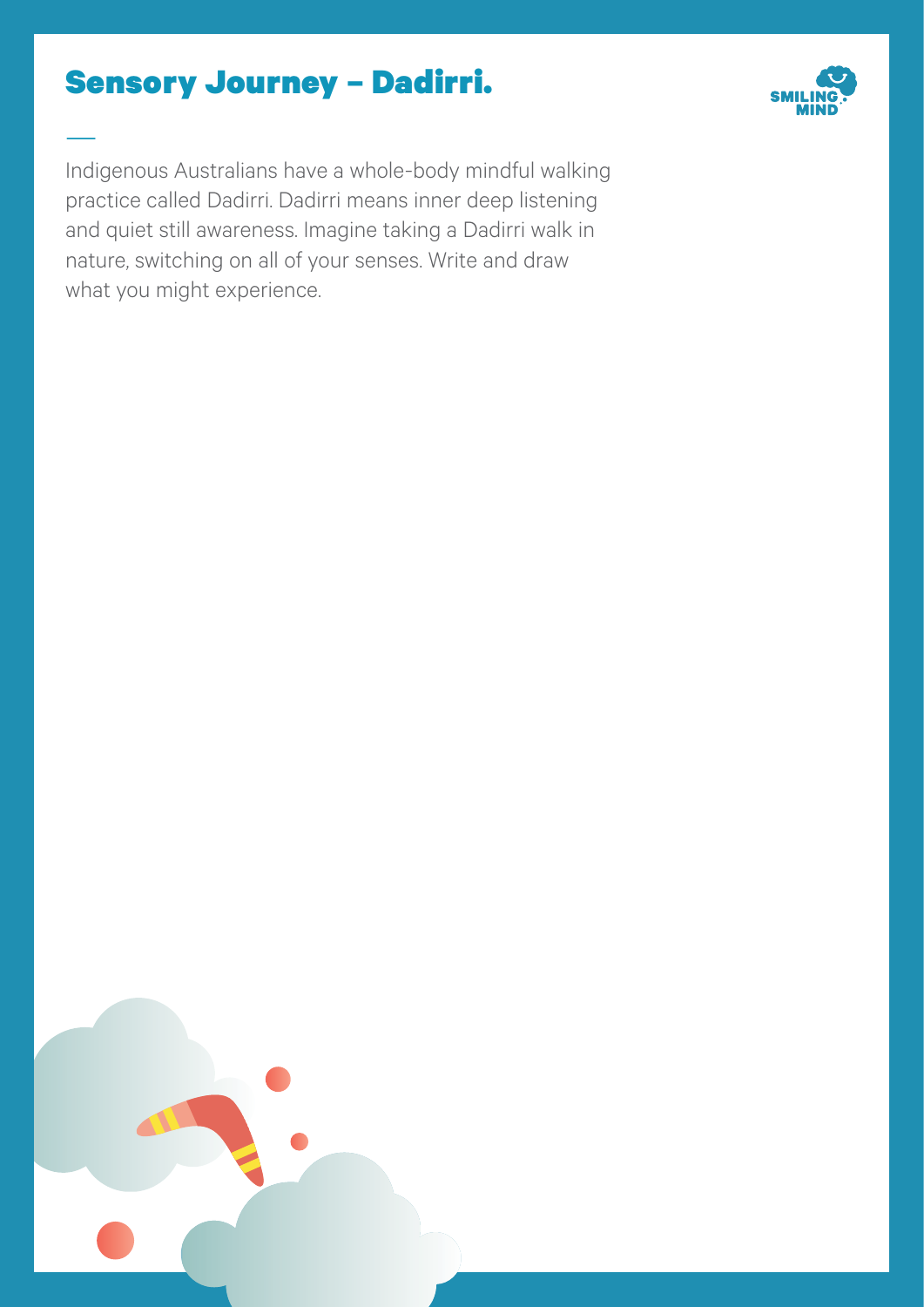



Sometimes we just need to slow down to allow our senses to come to life. Find a sit spot outside and sit for five or ten minutes in silence. Just notice what is happening around you. What can you see, hear, smell, touch and taste? Write and draw your observations.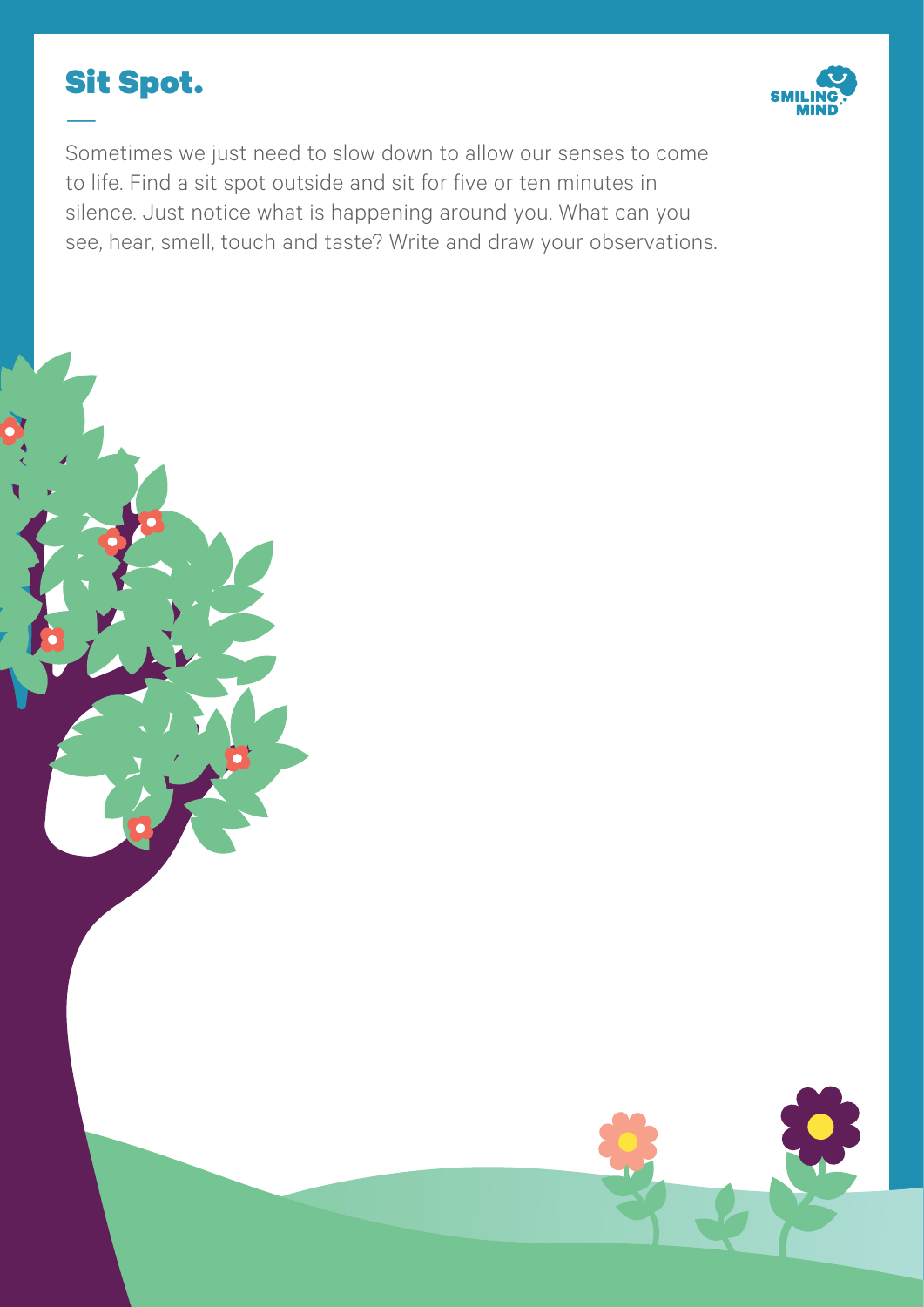### Moving Mindfully. —



Think of a time when you were using your whole body and feeling fantastic. Perhaps you were swimming or running or actively engaged in sport. Draw your body feeling great and moving mindfully and write some of the feelings you felt as you moved and engaged.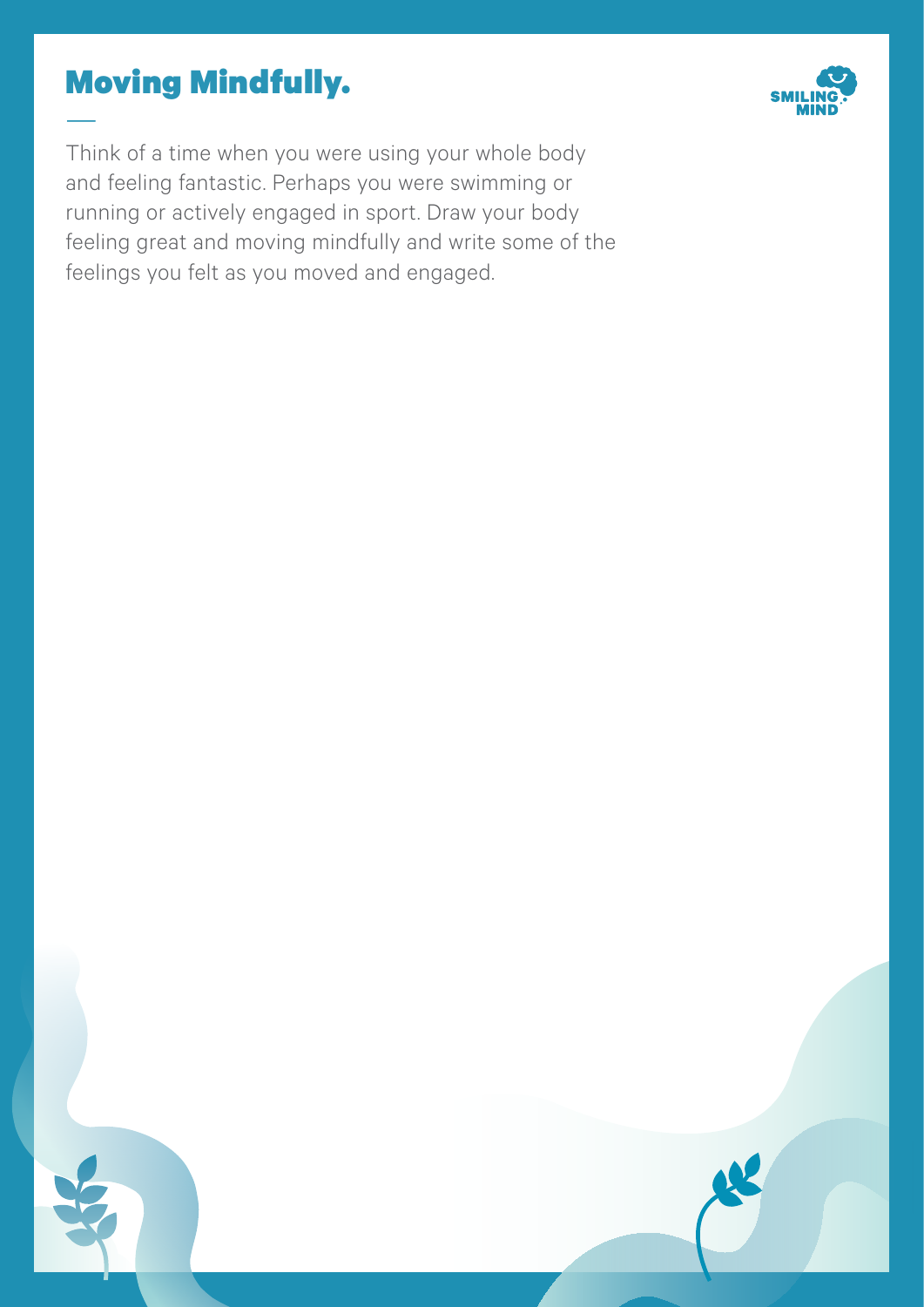### Drop Down: Mind – Body Connect.

—



One of the ways in which we can manage our emotions is to mindfully drop down, out of our heads and begin to pay attention to the sensations in our bodies. Our bodies are multi-sensory and provide us with so much 'moment to moment' information. Write and draw about a time when you felt that your senses were fully alive. What were you doing and how did you feel?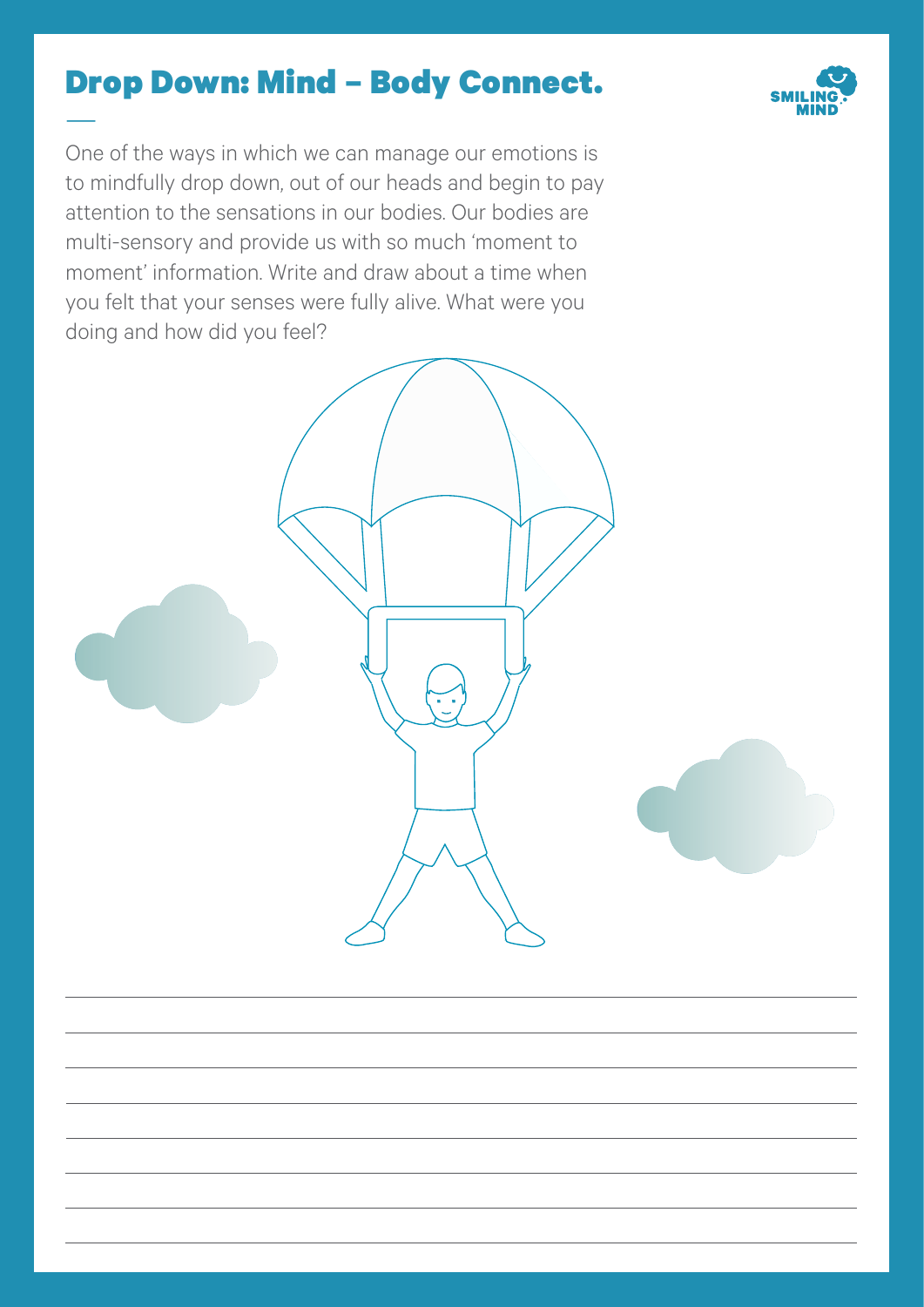### Out With The Tide



—Have you ever been to the beach and noticed that the tide is going out? As the sand becomes more exposed, the water calmly heads back out to the deep ocean. Changing tides are governed by the moon as she uses her gravitational pull twice a day, every day. Imagine being able to drop unhelpful thoughts into the ocean and let the moon take care of the rest? Write and draw how this might help on days when worries are playing on our minds.

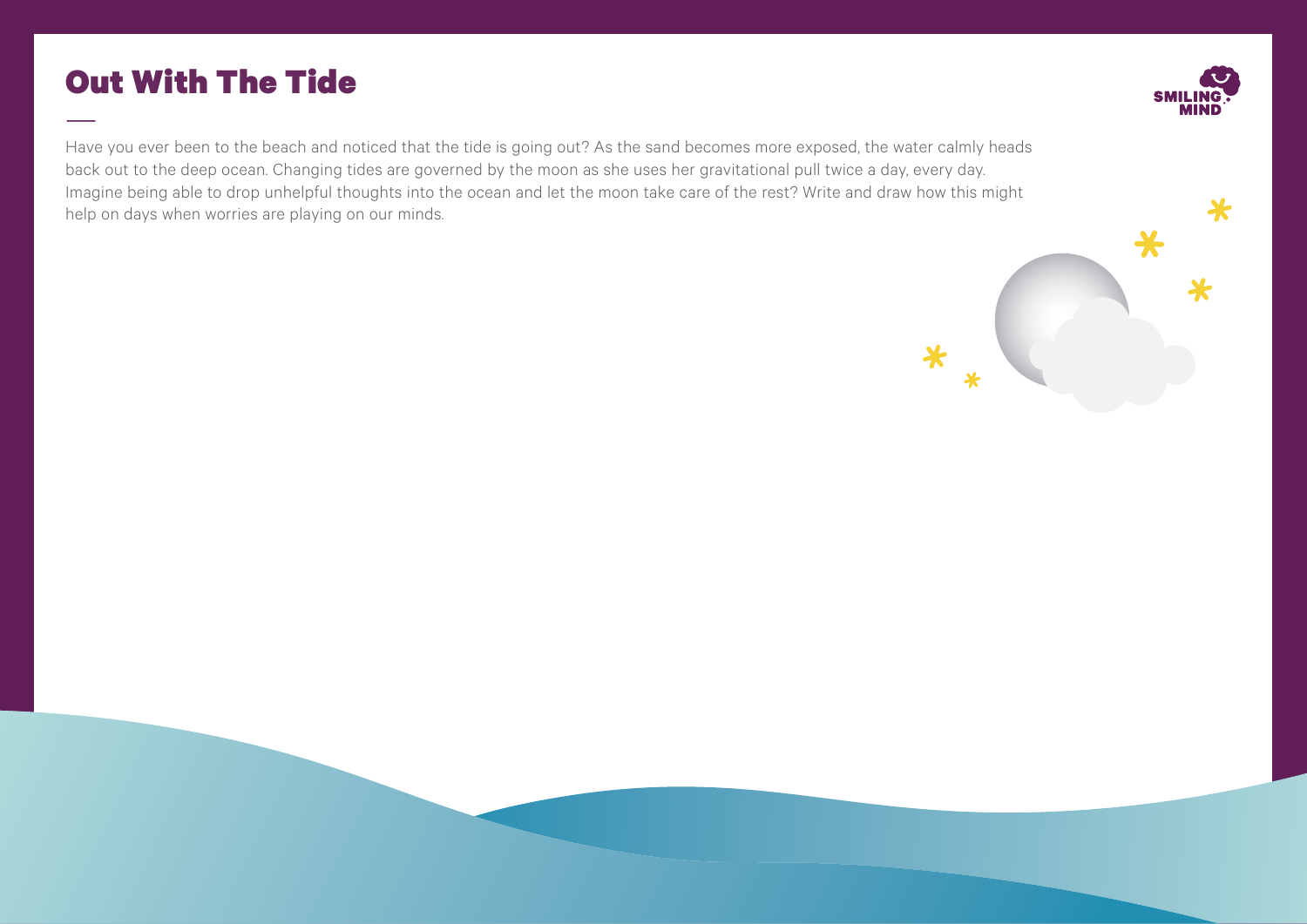# Unhelpful Thoughts Unhooked



Sometimes we can find ourselves very attached to unhelpful thoughts. Allowing them to pass you by takes practice but is worth it. Imagine them as clouds and let them go, floating away in a blue sky. Write and draw how this might help you to engage with life here and now.

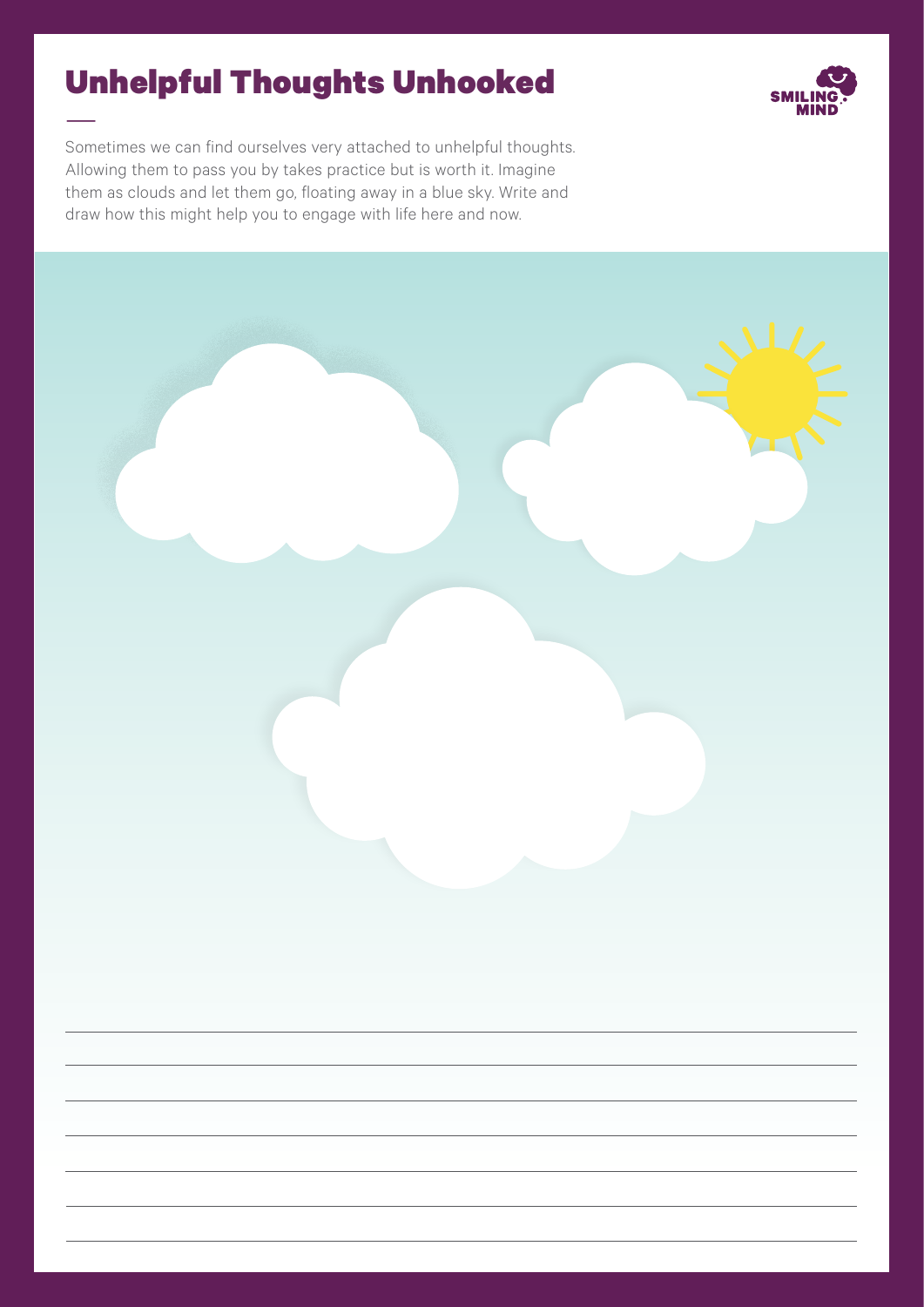### Caught in a Storm

Imagine being caught in a sudden storm. What is happening around you? How are you feeling and what might you do? This can happen inside our bodies from time to time. Draw an 'inside' storm approaching and write a list of things you might do to weather the storm and turn towards the sun once it passes. Write some emotions words for both the storm and the sun coming out again..

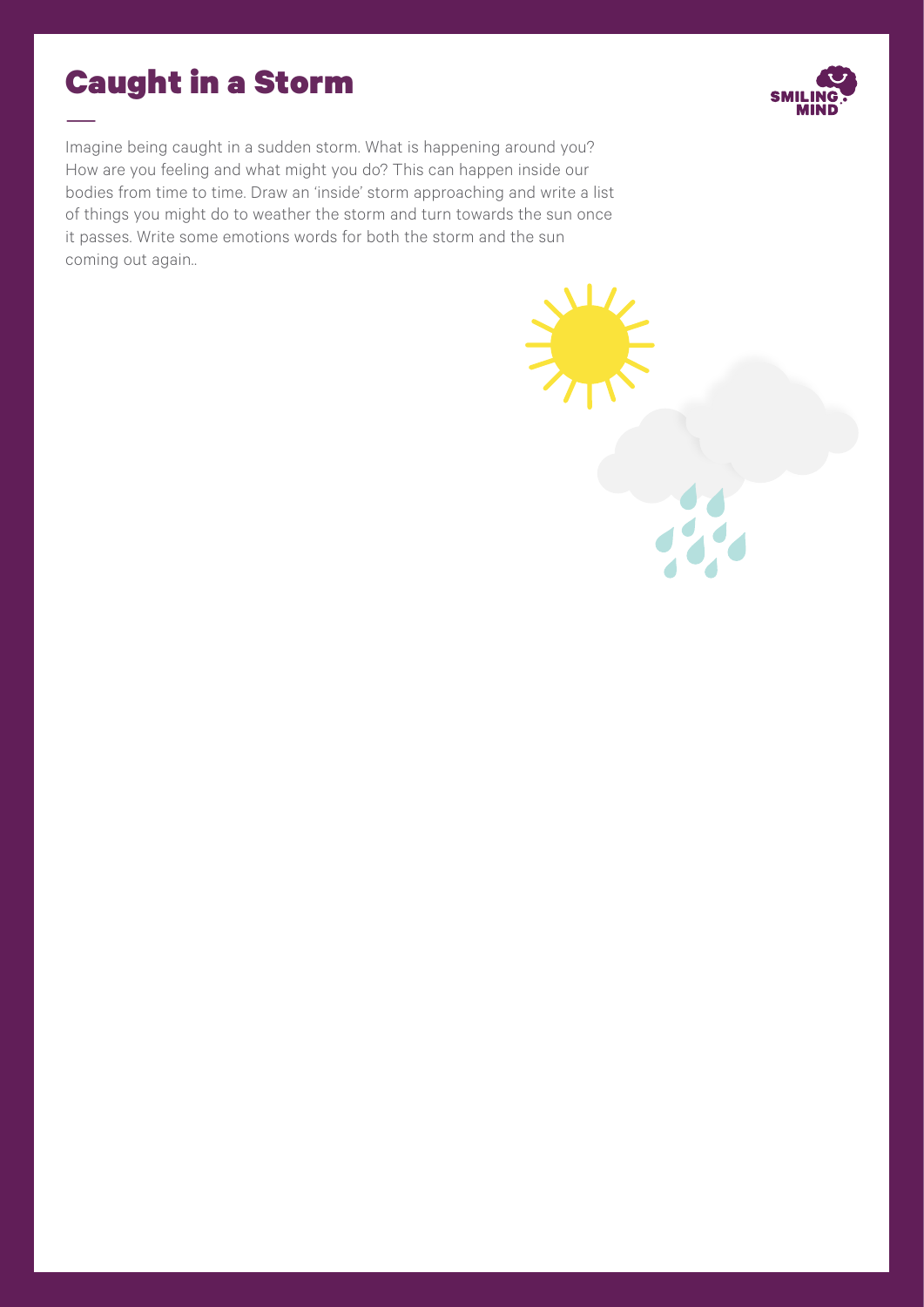### My Internal Weather Report

When things are not going well, it can feel quite stormy on the inside. When things are going well, we can feel full of sunshine. Our internal weather report gives us important information about our emotions. Make a list of emotions you feel from time to time and match them up with weather words. Illustrate your list.







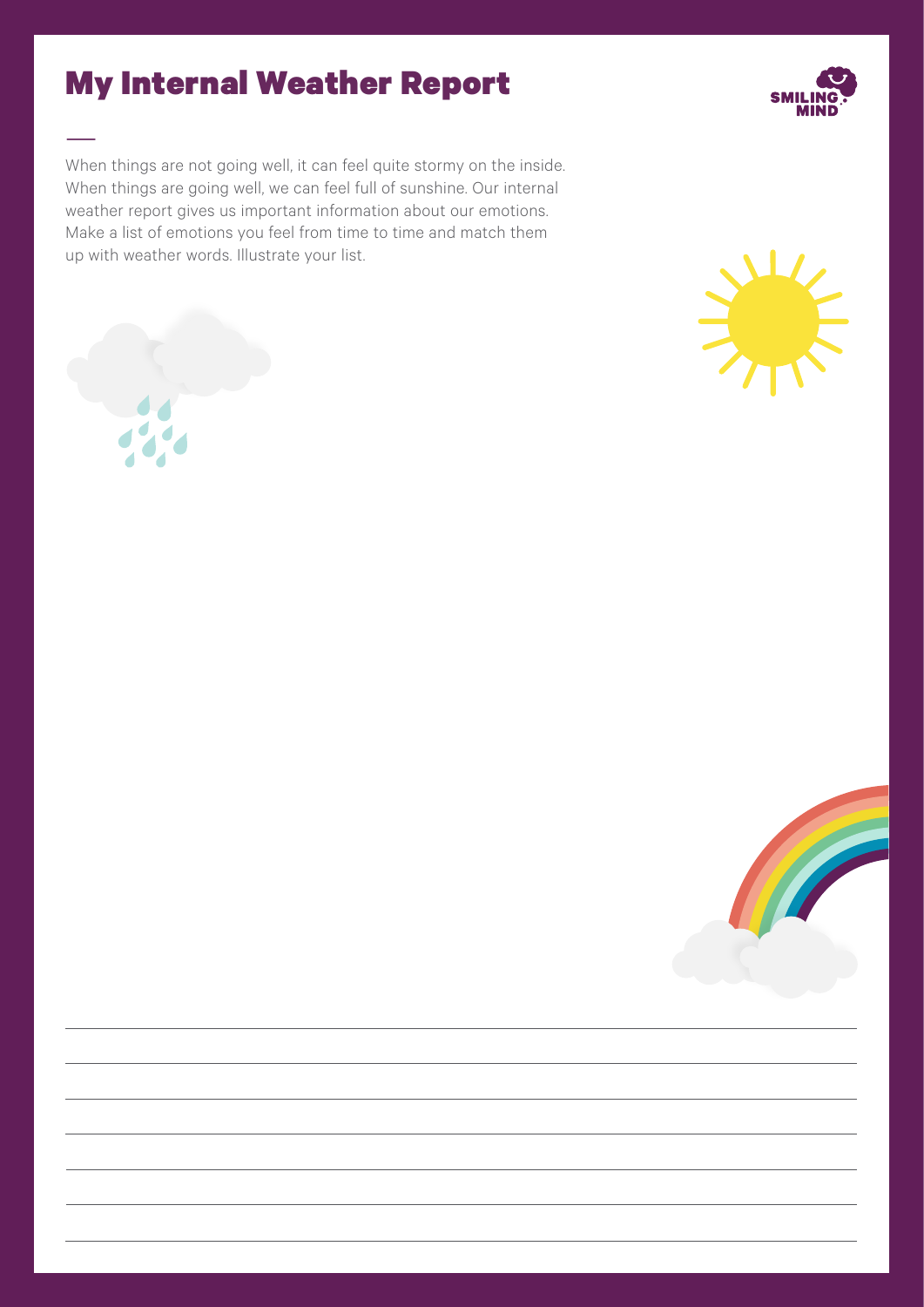### Up and Down Days



Life is full of ups and downs. When we tell ourselves that we are strong enough to deal with a difficult situation and there are better times ahead, we begin to open the door to ideas that help us to see more clearly. Write and draw what you like to say and do when things feel cloudy.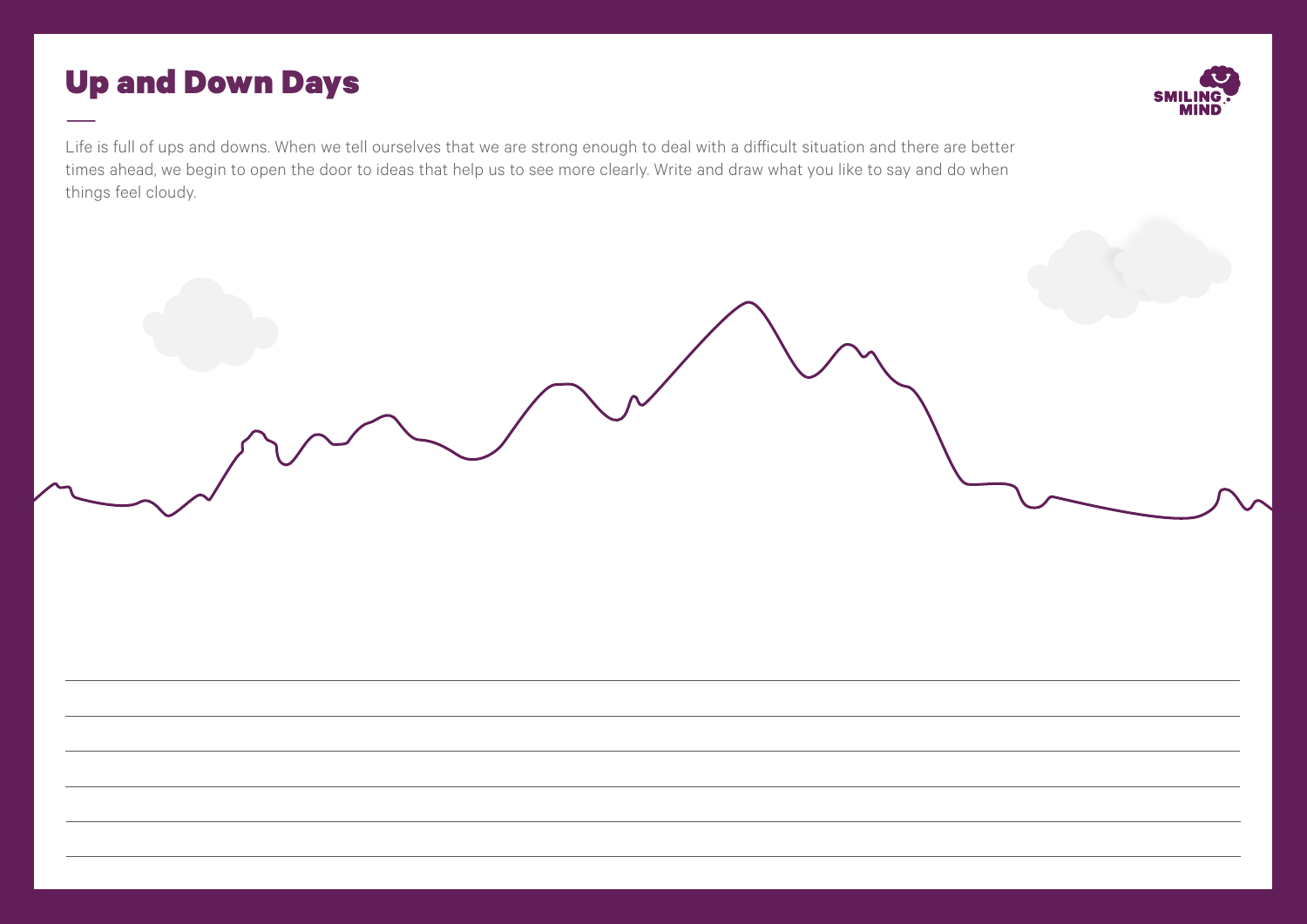### 'You've Got This' Letter



Sometimes, we have one of those days where everything seems to fall apart. Getting through these days, understanding that everyone has them from time to time can help. Make a list of things you like to do to make yourself feel better after a not so great day. Who helps you on the way to feeling better?

| <b>Dear Me,</b> |                            |
|-----------------|----------------------------|
|                 |                            |
|                 |                            |
|                 |                            |
|                 |                            |
|                 |                            |
|                 |                            |
|                 |                            |
|                 |                            |
|                 |                            |
|                 |                            |
|                 |                            |
|                 |                            |
|                 |                            |
|                 |                            |
|                 |                            |
|                 | From your good friend, Me. |
|                 |                            |

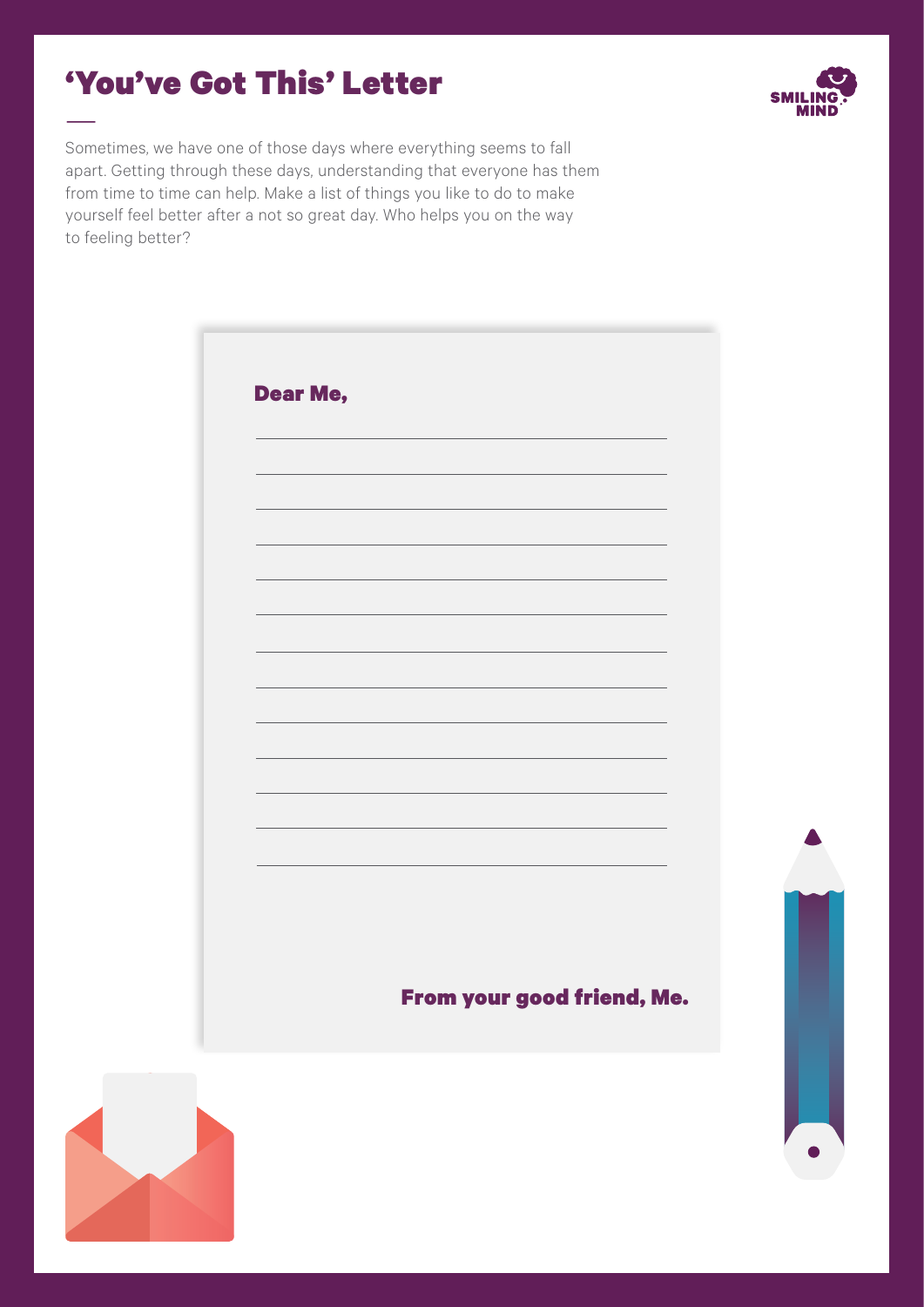## Creating A Chain Of Gratitude.



—Gratitude is a social emotion that builds relationships. With your family, begin a chain of gratitude. Using these coloured strips, invite your family to write and draw some things you feel grateful for and then make a chain of gratitude. You will need a glue stick to join each loop. You can add to your chain each week. Add colour and hang it up where all can enjoy it.

| . X --------------------------- |  |  |
|---------------------------------|--|--|
|                                 |  |  |
|                                 |  |  |
|                                 |  |  |
|                                 |  |  |
|                                 |  |  |
|                                 |  |  |
|                                 |  |  |
|                                 |  |  |
|                                 |  |  |
|                                 |  |  |
|                                 |  |  |
|                                 |  |  |
|                                 |  |  |
|                                 |  |  |
|                                 |  |  |
|                                 |  |  |
|                                 |  |  |
|                                 |  |  |
|                                 |  |  |
|                                 |  |  |
|                                 |  |  |
|                                 |  |  |
|                                 |  |  |
|                                 |  |  |
|                                 |  |  |
|                                 |  |  |
|                                 |  |  |
|                                 |  |  |
|                                 |  |  |
|                                 |  |  |
|                                 |  |  |
|                                 |  |  |
|                                 |  |  |
|                                 |  |  |
|                                 |  |  |
|                                 |  |  |
|                                 |  |  |
|                                 |  |  |
|                                 |  |  |
|                                 |  |  |
|                                 |  |  |
|                                 |  |  |
|                                 |  |  |
|                                 |  |  |
|                                 |  |  |
|                                 |  |  |
|                                 |  |  |
|                                 |  |  |
|                                 |  |  |
|                                 |  |  |
|                                 |  |  |
|                                 |  |  |
|                                 |  |  |
|                                 |  |  |
|                                 |  |  |
|                                 |  |  |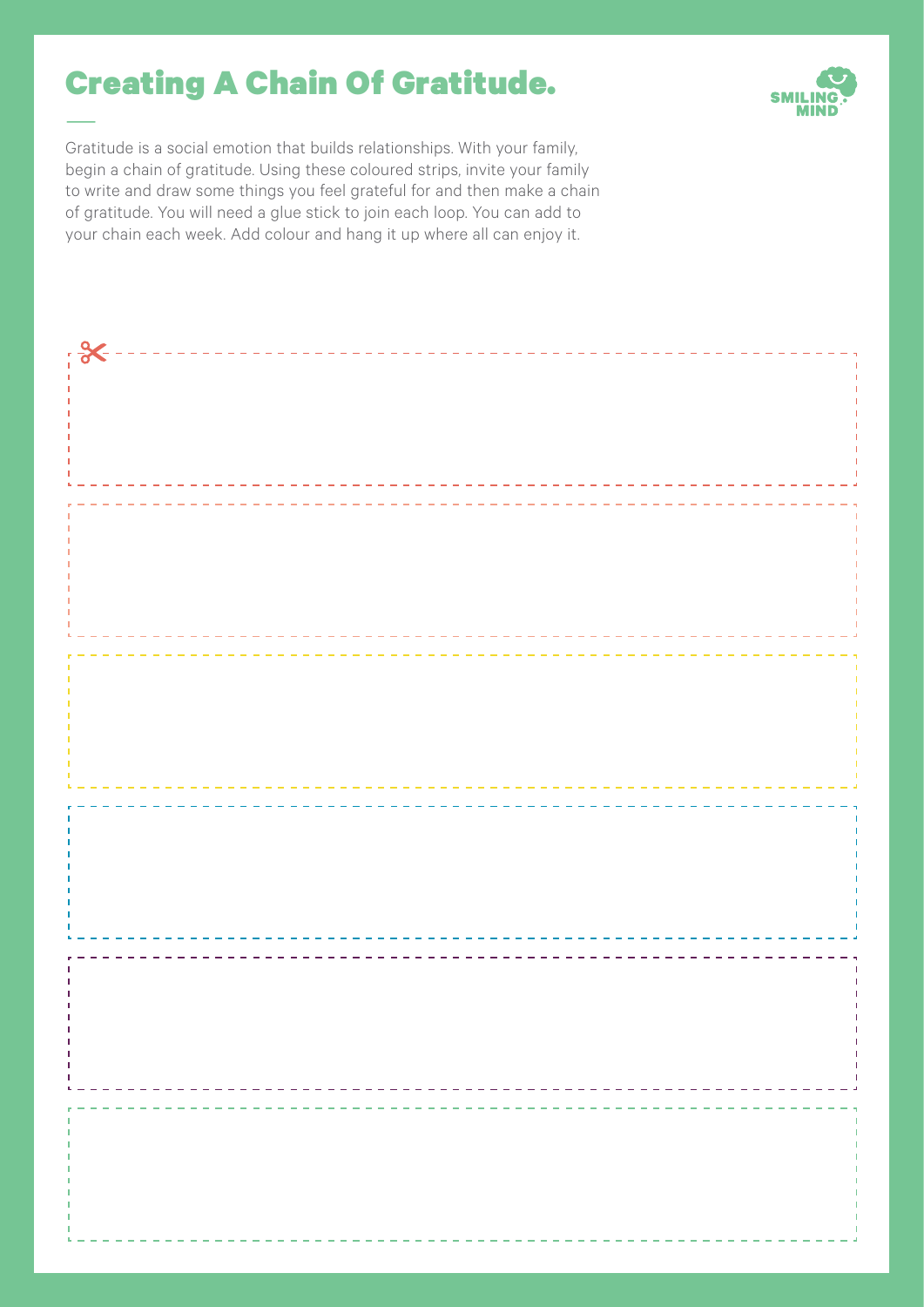## The Savouring Jar.



When something happens that brings you positive emotion and joy, write and draw it on a heart shape. Cut out the hearts and find a small jar with a lid. Decorate your jar with art/craft materials and label it. Each completed heart can be folded and popped inside. Later, when you are wanting to savour, just get your jar out and enjoy a second boost of positive emotion as you read each little heart.

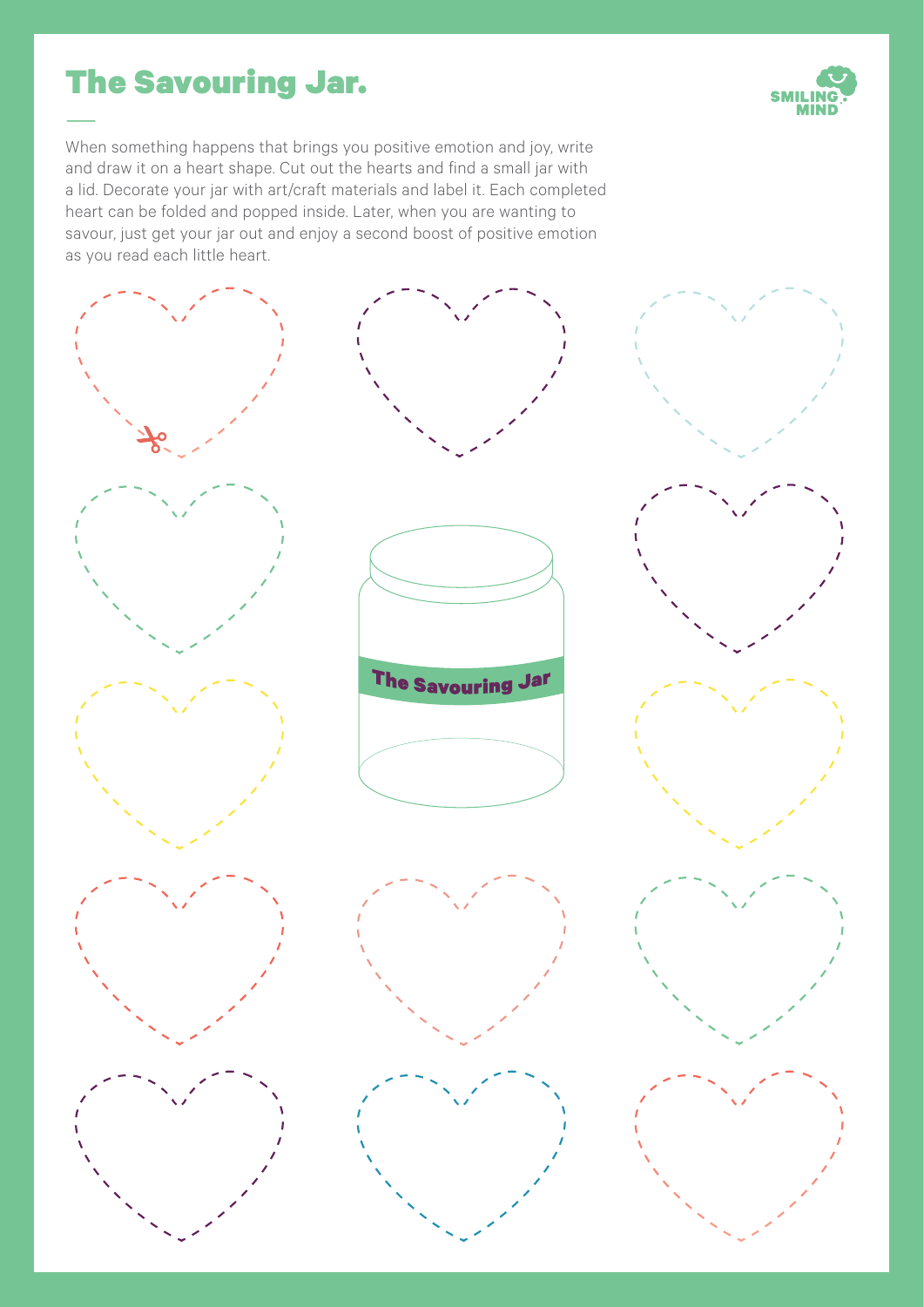# Flip Side Optimism.



Can you think of a recent time when things did not go your way but turned out okay in the end? What happened and how did you turn things around? Optimistic people can flip their thinking to the positive and find workable solutions. Write and draw about a time when you were able to do this. Add thoughts and emotions to your drawing.

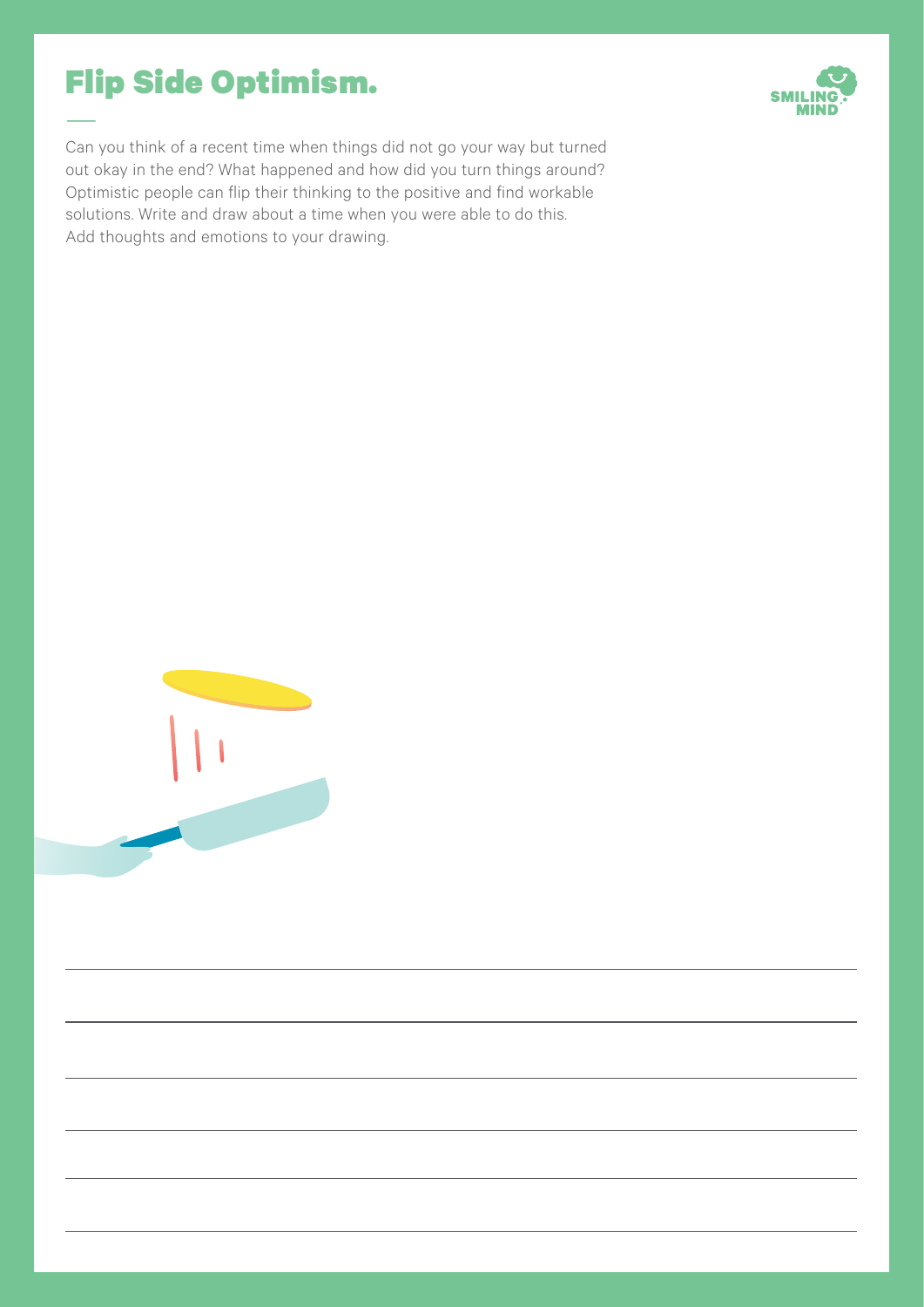# Optimistic Self-Talk.



Can you think of a time when you were dreading something and it all turned out okay? Perhaps you had a big test to complete, had to give a presentation to the class or maybe you were going on a challenging school camp and felt worried. When things turn out better than we expected, we learn to think more optimistically for next time. Fill out the chart below adding positive and optimistic self-talk for each event.

| <b>The event</b><br><b>I</b> dreaded | <b>How it all</b><br>turned out | <b>My optimistic</b><br>self-talk for<br>next time |
|--------------------------------------|---------------------------------|----------------------------------------------------|
|                                      |                                 |                                                    |
|                                      |                                 |                                                    |
|                                      |                                 |                                                    |
|                                      |                                 |                                                    |
|                                      |                                 |                                                    |
|                                      |                                 |                                                    |
|                                      |                                 |                                                    |



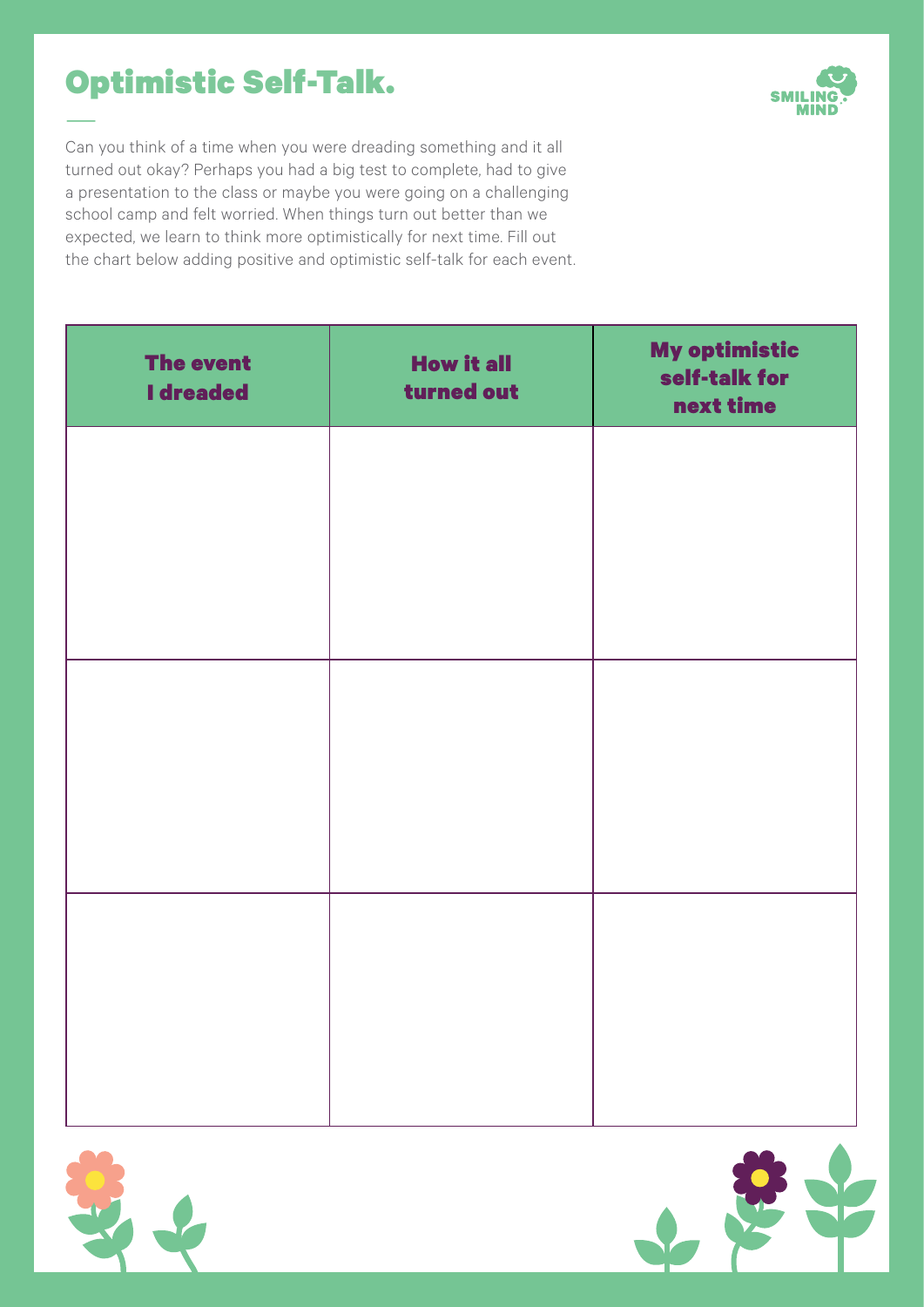# Origami Mindfulness.





1.

Fold in half



2. Fold in half again



3.

Fold in corners



Fold up edges on both sides



5. Pull the sides out and flatten



6.

6.

Fold front and back layers up



Pull sides apart and flatten

4.

4.



Pull top flaps outwards

5.



Squish the bottom and pull the sides up. Tada!